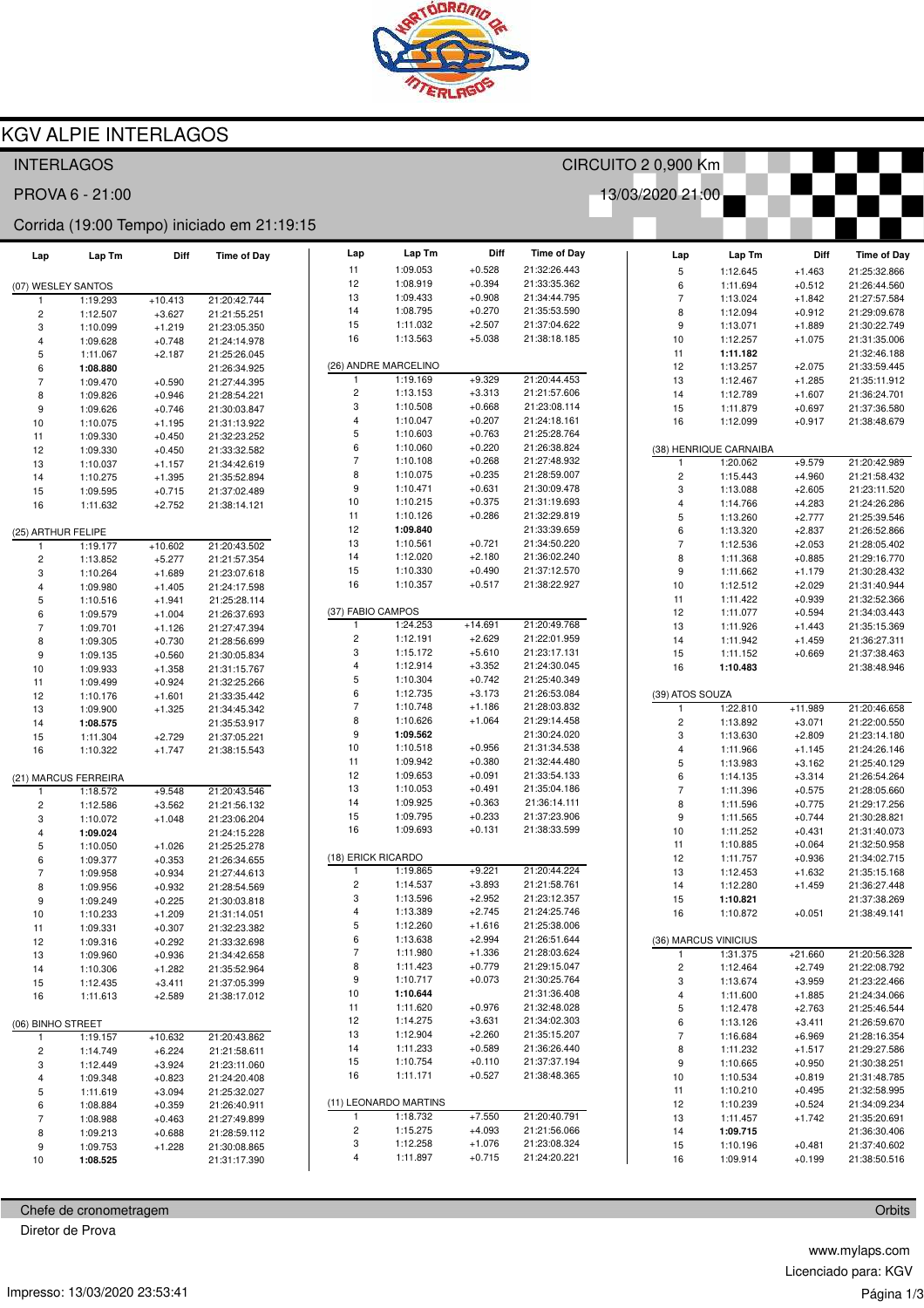

## **KGV ALPIE INTERLAGOS**

| <b>INTERLAGOS</b>        |                      |                       |                                            |                          |                       |                      |                              | CIRCUITO 2 0,900 Km     |                       |                       |                              |
|--------------------------|----------------------|-----------------------|--------------------------------------------|--------------------------|-----------------------|----------------------|------------------------------|-------------------------|-----------------------|-----------------------|------------------------------|
|                          | PROVA 6 - 21:00      |                       |                                            |                          |                       |                      |                              | 13/03/2020 21:00        |                       |                       |                              |
|                          |                      |                       | Corrida (19:00 Tempo) iniciado em 21:19:15 |                          |                       |                      |                              |                         |                       |                       |                              |
| Lap                      | Lap Tm               | Diff                  | <b>Time of Day</b>                         | Lap                      | Lap Tm                | Diff                 | <b>Time of Day</b>           | Lap                     | Lap Tm                | Diff                  | <b>Time of Day</b>           |
|                          |                      |                       |                                            | 11                       | 1:10.455              | $+0.284$             | 21:33:09.589                 | 5                       | 1:15.322              | $+2.067$              | 21:25:52.790                 |
| (34) ADRIANO PEREIRA     |                      |                       |                                            | 12                       | 1:12.169              | $+1.998$             | 21:34:21.758                 | 6                       | 1:13.921              | $+0.666$              | 21:27:06.711                 |
|                          | 1:25.174             | $+15.102$             | 21:20:50.900                               | 13                       | 1:12.071<br>1:10.569  | $+1.900$<br>$+0.398$ | 21:35:33.829                 | $\overline{7}$          | 1:13.673              | $+0.418$              | 21:28:20.384                 |
| $\overline{\mathbf{c}}$  | 1:13.157             | $+3.085$              | 21:22:04.057                               | 14<br>15                 | 1:10.835              | $+0.664$             | 21:36:44.398<br>21:37:55.233 | 8                       | 1:13.853              | $+0.598$              | 21:29:34.237                 |
| 3                        | 1:13.941             | $+3.869$              | 21:23:17.998                               | 16                       | 1:10.171              |                      | 21:39:05.404                 | 9<br>10                 | 1:14.694<br>1:14.676  | $+1.439$<br>$+1.421$  | 21:30:48.931<br>21:32:03.607 |
| 4<br>5                   | 1:15.744             | $+5.672$              | 21:24:33.742                               |                          |                       |                      |                              | 11                      | 1:14.490              | $+1.235$              | 21:33:18.097                 |
| 6                        | 1:15.462<br>1:11.948 | $+5.390$<br>$+1.876$  | 21:25:49.204<br>21:27:01.152               |                          | (33) IRINEU BATISTA   |                      |                              | 12                      | 1:13.336              | $+0.081$              | 21:34:31.433                 |
| $\overline{\mathcal{I}}$ | 1:13.275             | $+3.203$              | 21:28:14.427                               | 1                        | 1:24.148              | $+13.702$            | 21:20:48.080                 | 13                      | 1:13.255              |                       | 21:35:44.688                 |
| 8                        | 1:11.459             | $+1.387$              | 21:29:25.886                               | $\overline{\mathbf{c}}$  | 1:15.558              | $+5.112$             | 21:22:03.638                 | 14                      | 1:14.409              | $+1.154$              | 21:36:59.097                 |
| 9                        | 1:12.116             | $+2.044$              | 21:30:38.002                               | 3                        | 1:14.110              | $+3.664$             | 21:23:17.748                 | 15                      | 1:18.329              | $+5.074$              | 21:38:17.426                 |
| 10                       | 1:11.612             | $+1.540$              | 21:31:49.614                               | $\overline{\mathbf{4}}$  | 1:16.542              | $+6.096$             | 21:24:34.290                 |                         |                       |                       |                              |
| 11                       | 1:10.816             | $+0.744$              | 21:33:00.430                               | 5                        | 1:12.586              | $+2.140$             | 21:25:46.876                 |                         | (01) ANDERSON CLAUDIO |                       |                              |
| 12                       | 1:11.028             | $+0.956$              | 21:34:11.458                               | 6                        | 1:13.711              | $+3.265$             | 21:27:00.587                 | 1                       | 1:22.850              | $+11.491$             | 21:20:47.729                 |
| 13                       | 1:11.610             | $+1.538$              | 21:35:23.068                               | $\overline{\phantom{a}}$ | 1:16.283              | $+5.837$             | 21:28:16.870                 | $\overline{\mathbf{c}}$ | 1:13.843              | $+2.484$              | 21:22:01.572                 |
| 14                       | 1:10.440             | $+0.368$              | 21:36:33.508                               | 8                        | 1:13.126              | $+2.680$             | 21:29:29.996                 | 3                       | 1:15.887              | $+4.528$              | 21:23:17.459                 |
| 15                       | 1:10.072             |                       | 21:37:43.580                               | 9                        | 1:11.789              | $+1.343$             | 21:30:41.785                 | 4                       | 1:15.413              | $+4.054$              | 21:24:32.872                 |
| 16                       | 1:10.664             | $+0.592$              | 21:38:54.244                               | 10                       | 1:10.446              |                      | 21:31:52.231                 | 5                       | 1:12.060              | $+0.701$              | 21:25:44.932                 |
|                          |                      |                       |                                            | 11                       | 1:10.951              | $+0.505$             | 21:33:03.182                 | 6                       | 1:23.212              | $+11.853$             | 21:27:08.144                 |
|                          | (09) LEONARDO SIMOES |                       |                                            | 12                       | 1:10.654              | $+0.208$             | 21:34:13.836                 | $\overline{7}$          | 1:15.257              | $+3.898$              | 21:28:23.401                 |
| $\mathbf{1}$             | 1:24.866             | $+14.688$             | 21:20:48.204                               | 13                       | 1:12.737              | $+2.291$             | 21:35:26.573                 | 8                       | 1:12.425              | $+1.066$              | 21:29:35.826                 |
| 2                        | 1:12.908             | $+2.730$              | 21:22:01.112                               | 14                       | 1:10.952              | $+0.506$             | 21:36:37.525                 | 9                       | 1:11.812              | $+0.453$              | 21:30:47.638                 |
| 3                        | 1:15.348             | $+5.170$              | 21:23:16.460                               | 15<br>16                 | 1:10.647<br>1:11.732  | $+0.201$<br>$+1.286$ | 21:37:48.172<br>21:38:59.904 | 10                      | 1:11.359              |                       | 21:31:58.997                 |
| 4                        | 1:16.824             | $+6.646$              | 21:24:33.284                               |                          |                       |                      |                              | 11<br>12                | 1:11.513<br>1:12.698  | $+0.154$              | 21:33:10.510                 |
| 5                        | 1:11.776             | $+1.598$              | 21:25:45.060                               |                          | (13) ANTONIO JUNIOR   |                      |                              | 13                      | 1:39.161              | $+1.339$<br>$+27.802$ | 21:34:23.208<br>21:36:02.369 |
| 6<br>7                   | 1:22.089<br>1:10.905 | $+11.911$<br>$+0.727$ | 21:27:07.149<br>21:28:18.054               |                          | 1:31.133              | $+19.801$            | 21:20:56.964                 | 14                      | 1:12.978              | $+1.619$              | 21:37:15.347                 |
| 8                        | 1:11.575             | $+1.397$              | 21:29:29.629                               | $\overline{\mathbf{c}}$  | 1:13.615              | $+2.283$             | 21:22:10.579                 | 15                      | 1:12.663              | $+1.304$              | 21:38:28.010                 |
| 9                        | 1:11.615             | $+1.437$              | 21:30:41.244                               | 3                        | 1:12.605              | $+1.273$             | 21:23:23.184                 |                         |                       |                       |                              |
| 10                       | 1:10.674             | $+0.496$              | 21:31:51.918                               | 4                        | 1:15.165              | $+3.833$             | 21:24:38.349                 |                         | (27) MURRILO BRUNO    |                       |                              |
| 11                       | 1:10.717             | $+0.539$              | 21:33:02.635                               | 5                        | 1:14.109              | $+2.777$             | 21:25:52.458                 | $\mathbf{1}$            | 1:23.812              | $+11.501$             | 21:20:49.187                 |
| 12                       | 1:10.529             | $+0.351$              | 21:34:13.164                               | 6                        | 1:13.832              | $+2.500$             | 21:27:06.290                 | 2                       | 1:15.552              | $+3.241$              | 21:22:04.739                 |
| 13                       | 1:12.537             | $+2.359$              | 21:35:25.701                               | $\overline{\phantom{a}}$ | 1:22.558              | $+11.226$            | 21:28:28.848                 | 3                       | 1:24.242              | $+11.931$             | 21:23:28.981                 |
| 14                       | 1:10.453             | $+0.275$              | 21:36:36.154                               | 8                        | 1:12.473              | $+1.141$             | 21:29:41.321                 | 4                       | 1:15.655              | $+3.344$              | 21:24:44.636                 |
| 15                       | 1:10.178             |                       | 21:37:46.332                               | 9                        | 1:12.147              | $+0.815$             | 21:30:53.468                 | 5                       | 1:13.618              | $+1.307$              | 21:25:58.254                 |
| 16                       | 1:10.476             | $+0.298$              | 21:38:56.808                               | 10                       | 1:12.250              | $+0.918$             | 21:32:05.718                 | 6                       | 1:14.685              | $+2.374$              | 21:27:12.939                 |
|                          |                      |                       |                                            | 11                       | 1:11.839              | $+0.507$             | 21:33:17.557                 | $\overline{7}$          | 1:16.556              | $+4.245$              | 21:28:29.495                 |
| (15) DIEGO CESAR         |                      |                       |                                            | 12                       | 1:11.499              | $+0.167$             | 21:34:29.056                 | 8                       | 1:13.959              | $+1.648$              | 21:29:43.454                 |
| 1                        | 1:21.262             | $+10.872$             | 21:20:44.832                               | 13                       | 1:11.496              | $+0.164$             | 21:35:40.552                 | 9                       | 1:14.214              | $+1.903$              | 21:30:57.668                 |
| 2                        | 1:13.705             | $+3.315$              | 21:21:58.537                               | 14                       | 1:11.502              | $+0.170$             | 21:36:52.054                 | 10                      | 1:13.091              | $+0.780$              | 21:32:10.759                 |
| 3                        | 1:13.287             | $+2.897$              | 21:23:11.824                               | 15<br>16                 | 1:11.332              |                      | 21:38:03.386                 | 11                      | 1:23.302              | $+10.991$             | 21:33:34.061                 |
| 4                        | 1:14.153             | $+3.763$              | 21:24:25.977                               |                          | 1:12.230              | $+0.898$             | 21:39:15.616                 | 12<br>13                | 1:14.438              | $+2.127$              | 21:34:48.499                 |
| 5                        | 1:13.937             | $+3.547$              | 21:25:39.914                               |                          | (29) ADRIANO DA SILVA |                      |                              | 14                      | 1:15.090<br>1:12.311  | $+2.779$              | 21:36:03.589<br>21:37:15.900 |
| 6<br>$\overline{7}$      | 1:15.421             | $+5.031$<br>$+1.219$  | 21:26:55.335<br>21:28:06.944               | $\mathbf{1}$             | 1:20.944              | $+9.171$             | 21:20:43.944                 | 15                      | 1:12.515              | $+0.204$              | 21:38:28.415                 |
| 8                        | 1:11.609<br>1:11.343 | $+0.953$              | 21:29:18.287                               | $\overline{\mathbf{c}}$  | 1:16.523              | $+4.750$             | 21:22:00.467                 |                         |                       |                       |                              |
| 9                        | 1:11.315             | $+0.925$              | 21:30:29.602                               | 3                        | 1:22.362              | $+10.589$            | 21:23:22.829                 |                         | (23) LUIZ EDUARDO     |                       |                              |
| 10                       | 1:11.642             | $+1.252$              | 21:31:41.244                               | 4                        | 1:14.071              | $+2.298$             | 21:24:36.900                 | $\mathbf{1}$            | 1:25.495              | $+13.729$             | 21:20:47.027                 |
| 11                       | 1:11.776             | $+1.386$              | 21:32:53.020                               | 5                        | 1:13.576              | $+1.803$             | 21:25:50.476                 | $\overline{\mathbf{c}}$ | 1:16.252              | $+4.486$              | 21:22:03.279                 |
| 12                       | 1:11.652             | $+1.262$              | 21:34:04.672                               | $\,6\,$                  | 1:14.506              | $+2.733$             | 21:27:04.982                 | 3                       | 1:40.720              | $+28.954$             | 21:23:43.999                 |
| 13                       | 1:11.185             | $+0.795$              | 21:35:15.857                               | $\overline{7}$           | 1:14.024              | $+2.251$             | 21:28:19.006                 | 4                       | 1:18.092              | $+6.326$              | 21:25:02.091                 |
| 14                       | 1:12.218             | $+1.828$              | 21:36:28.075                               | 8                        | 1:12.304              | $+0.531$             | 21:29:31.310                 | 5                       | 1:16.133              | $+4.367$              | 21:26:18.224                 |
| 15                       | 1:11.187             | $+0.797$              | 21:37:39.262                               | 9                        | 1:11.773              |                      | 21:30:43.083                 | 6                       | 1:15.847              | $+4.081$              | 21:27:34.071                 |
| 16                       | 1:10.390             |                       | 21:38:49.652                               | 10                       | 1:11.817              | $+0.044$             | 21:31:54.900                 | $\overline{7}$          | 1:14.112              | $+2.346$              | 21:28:48.183                 |
|                          |                      |                       |                                            | 11                       | 1:13.761              | $+1.988$             | 21:33:08.661                 | 8                       | 1:13.875              | $+2.109$              | 21:30:02.058                 |
| (04) DAVID HENRIQUE      |                      |                       |                                            | 12                       | 1:14.517              | $+2.744$             | 21:34:23.178                 | 9                       | 1:14.308              | $+2.542$              | 21:31:16.366                 |
| $\mathbf{1}$             | 1:50.152             | $+39.981$             | 21:21:14.097                               | 13                       | 1:19.643              | $+7.870$             | 21:35:42.821                 | 10                      | 1:13.402              | $+1.636$              | 21:32:29.768                 |
| 2                        | 1:11.506             | $+1.335$              | 21:22:25.603                               | 14                       | 1:12.251              | $+0.478$             | 21:36:55.072                 | 11                      | 1:13.210              | $+1.444$              | 21:33:42.978                 |
| 3                        | 1:11.267             | $+1.096$              | 21:23:36.870                               | 15                       | 1:13.000              | $+1.227$             | 21:38:08.072                 | 12                      | 1:14.034              | $+2.268$              | 21:34:57.012                 |
| 4                        | 1:12.167             | $+1.996$              | 21:24:49.037                               | 16                       | 1:11.920              | $+0.147$             | 21:39:19.992                 | 13                      | 1:12.793              | $+1.027$              | 21:36:09.805                 |
| 5                        | 1:10.637             | $+0.466$              | 21:25:59.674                               |                          | (02) LUAN HENRICCI    |                      |                              | 14                      | 1:11.766              |                       | 21:37:21.571                 |
| 6                        | 1:12.698             | $+2.527$              | 21:27:12.372                               | 1                        | 1:22.599              | $+9.344$             | 21:20:50.290                 | 15                      | 1:11.992              | $+0.226$              | 21:38:33.563                 |
| $\overline{7}$           | 1:11.231             | $+1.060$              | 21:28:23.603                               | $\overline{c}$           | 1:15.494              | $+2.239$             | 21:22:05.784                 | (10) EWRTON A.          |                       |                       |                              |
| 8<br>9                   | 1:14.400<br>1:10.708 | $+4.229$<br>$+0.537$  | 21:29:38.003<br>21:30:48.711               | 3                        | 1:17.241              | $+3.986$             | 21:23:23.025                 | $\mathbf{1}$            | 1:20.232              | $+8.584$              | 21:20:40.624                 |
| 10                       | 1:10.423             | $+0.252$              | 21:31:59.134                               | 4                        | 1:14.443              | $+1.188$             | 21:24:37.468                 | $\overline{c}$          | 1:19.621              | $+7.973$              | 21:22:00.245                 |
|                          |                      |                       |                                            |                          |                       |                      |                              |                         |                       |                       |                              |

Chefe de cronometragem

Diretor de Prova

www.mylaps.com Licenciado para: KGV Página 2/3

Orbits